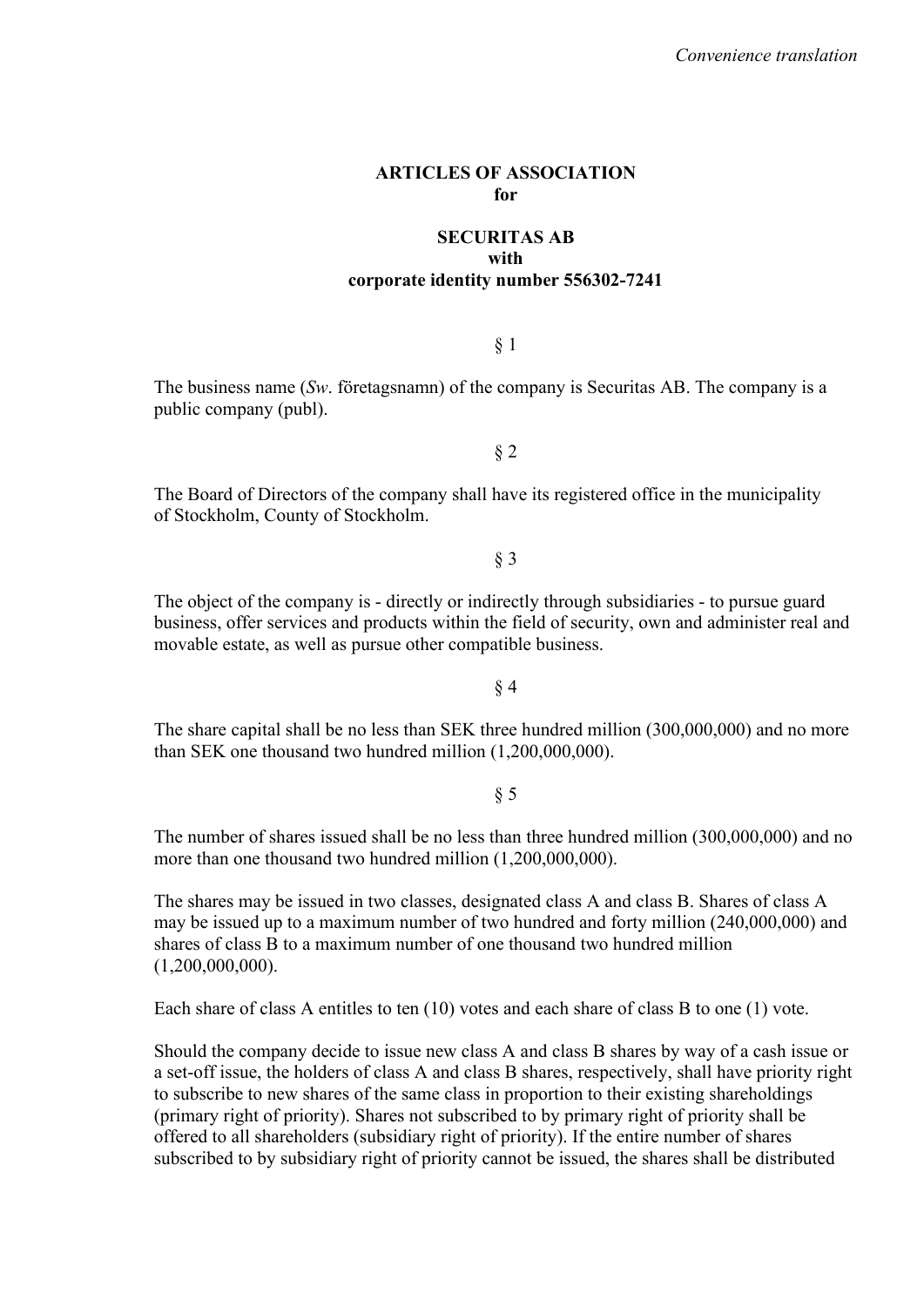between the subscribers in proportion to their existing shareholdings and, insofar as this cannot be done, by drawing of lots.

Should the company decide to issue shares of only one class by way of a cash issue or a setoff issue, all shareholders, irrespective of class of shares owned, shall have priority right to subscribe to new shares in proportion to their existing shareholdings.

Should the company decide to issue warrants or convertible bonds by way of a cash issue or a set-off issue, the shareholders shall have the priority right to subscribe to such warrants as if the shares to which the warrants entitle were issued and the priority right to subscribe to such convertible bonds as if the shares for which the convertible bonds may be exchanged were issued, respectively.

What is stated above shall not entail any restrictions on the possibility to resolve on a cash issue or a set-off issue with deviation from the shareholders' priority rights.

An increase of the share capital by way of a bonus issue shall be made by issuing shares of both class A and B distributed between the classes of shares in proportion to their part of the share capital when the increase is decided upon. Owners of shares of class A and class B, respectively, shall then have the right to new shares of the same class, each in proportion to their existing shareholdings. The above shall not entail any restrictions on the possibilities to issue shares of a new class by a bonus issue, after any necessary amendments of the articles of association.

§ 6

The Board of Directors shall, in addition to such members that, in accordance with law, may be nominated by others than the General Meeting of Shareholders, consist of no less than five (5) and no more than ten (10) Directors with no more than two (2) deputy Directors. The Directors and the deputy Directors shall be elected by a General Meeting for the period up until and including the first Annual General Meeting to be held the year after the Director or the deputy Director was elected.

For the audit of the company's administration and accounts, the General Meeting shall appoint two (2) authorised public accountants with two (2) deputies, or one (1) registered public accounting firm.

## § 7

Notice to General Meetings shall be published in Post- och Inrikes Tidningar and on the Company's webpage. It shall be published in Svenska Dagbladet that notice of a General Meeting has been given.

§ 8

General Meetings shall be held in Stockholm.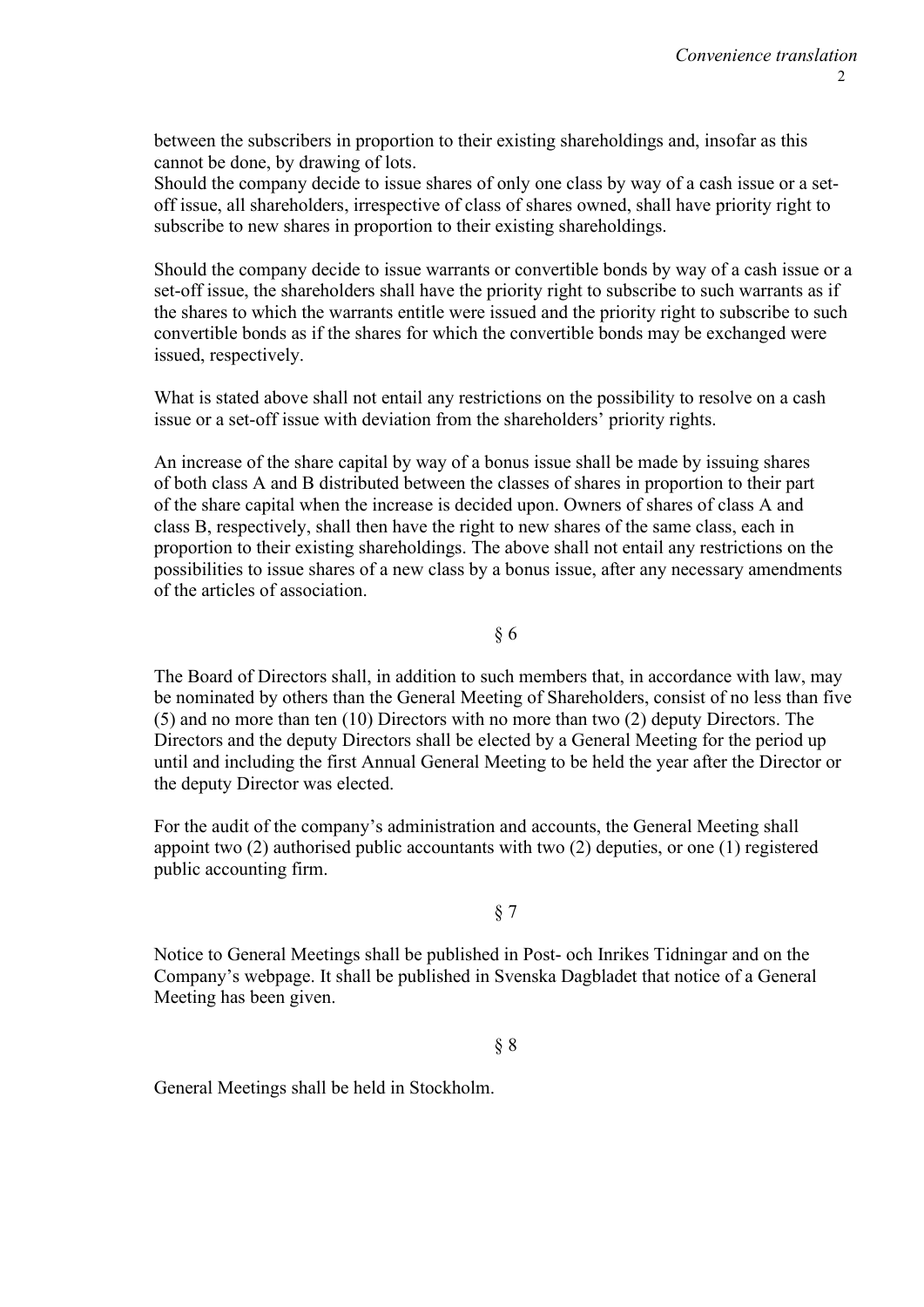A shareholder, who wants to attend a General Meeting, must be registered in a transcript or other presentation of the share register on the record date for the General Meeting, which is established in accordance with the Swedish Companies Act, and must give notice to the company not later than the day mentioned in the notice convening the meeting. This day must not be a Sunday, any other public holiday, a Saturday, Midsummer Eve, Christmas Eve or New Year's Eve and must not fall earlier than on the fifth weekday before the General Meeting.

At the General Meeting, a shareholder is entitled to be accompanied by one or two assistants; however, only if the shareholder gives notice hereof to the company according to what is prescribed in the previous paragraph.

# § 10

At the Annual General Meeting the following matters shall be dealt with:

- 1. Election of a Chair of the Meeting;
- 2. Preparation and approval of a voting list;
- 3. Approval of the Agenda;
- 4. Election of one or two persons to check the minutes;
- 5. Examination of whether the Meeting has been properly convened;
- 6. Presentation of the Annual Report and the Auditors' Report, and the Consolidated Accounts and the Auditors' Report on the Group;
- 7. Resolutions with respect to
	- a) the adoption of the Income Statement and the Balance Sheet, and the Consolidated Income Statement and the Consolidated Balance Sheet,
	- b) the appropriation of the Company's profit or loss according to the Balance Sheet adopted,
	- c) the discharge of the Directors of the Board and the Managing Director from their liability;
- 8. Determination of the number of directors and deputy directors;
- 9. Determination of fees for the Board of Directors and, where applicable, the Auditors;
- 10. Election of the Board of Directors and, where applicable, appointment of the Auditors and deputy Auditors or of a registered public accounting firm;
- 11. Any other matter to be dealt with by the General Meeting according to the Swedish Companies Act or the Articles of Association.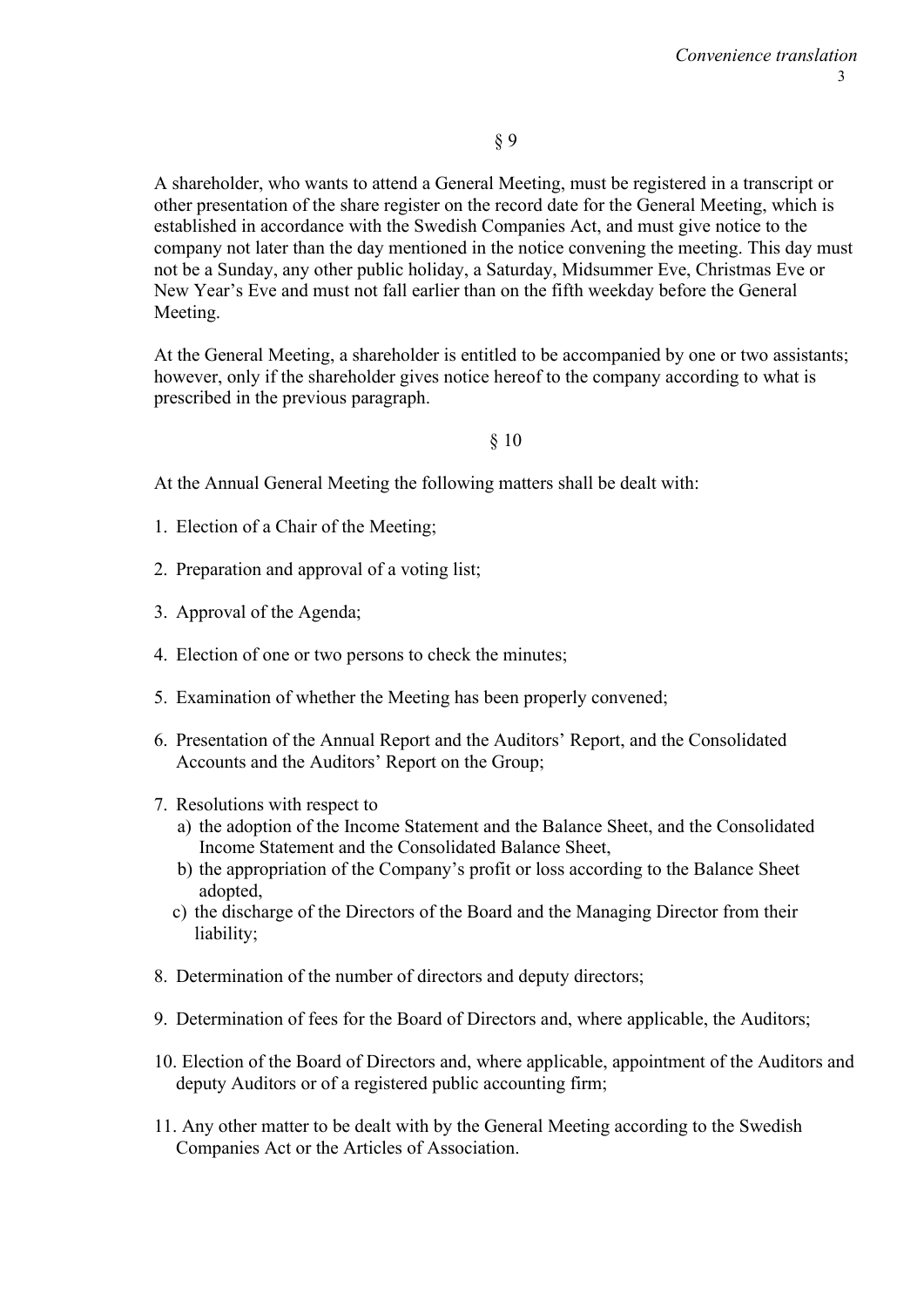## § 11

The calendar year shall be the financial year of the company.

#### § 12

If a share of class A has been transferred to a person who is not already a shareholder in the company, by means of purchase, exchange, gift, separation of joint property, inheritance, will, company distribution, merger, demerger or other transfer of title, such share shall immediately be offered to the holders of shares of class A for redemption.

As soon as the Central Securities Depository has informed the Board of Directors of the transfer of title, the Board of Directors shall immediately inform the acquirer of its obligation to offer the shares for redemption by written notification to the Board of Directors. Such notification shall contain information on the consideration paid for the shares and the acquirer's conditions for redemption. The acquirer shall hereby evidence his or her acquisition of the shares. Immediately upon receiving a notification of transfer of title, the Board of Directors shall enter this into a special book with details on the date of notification, as set forth in the Companies Act. The Board of Directors shall at the same time notify every person entitled to redemption whose postal address is known to the company, in writing, of the transfer of title to the shares and inform that claims for redemption shall be submitted to the Board of Directors within two (2) months from the acquirer's notification of the transfer of title. Claims for redemption submitted within the stipulated time period shall be entered into a special book with details on the date of the claim for redemption, as set forth in the Companies Act.

An offer for redemption may not be exercised for a smaller number of shares than those included in the offer. If claims for redemption are made by several persons entitled thereto, the shares shall, to the extent possible, be allocated to those entitled to redemption in proportion to their previous holdings of shares of class A. The remaining number of shares shall be allocated by drawing of lots, executed by notary public.

The redemption price shall be determined by agreement between the acquirer and the person entitled to redemption and shall as a general rule, if the shares have been transferred for a consideration, correspond to such consideration and otherwise to the price which can be expected in a sale under normal circumstances. If an agreement on the redemption price cannot be reached, the person entitled to redemption may request arbitration as set forth below.

A dispute regarding redemption of shares in accordance with this section 12 shall be finally settled by the Rules of the Arbitration Institute of the Stockholm Chamber of Commerce. Arbitration shall be requested within two months from the day when the claim for redemption

was submitted to the company in accordance with what is stipulated above. The arbitration board shall consist of three arbitrators or one single arbitrator and is to be appointed by the institute. All requests for arbitration, which by reason of the same transfer of shares have been submitted to the institute within the above stated time, shall be dealt with as one single arbitration procedure.